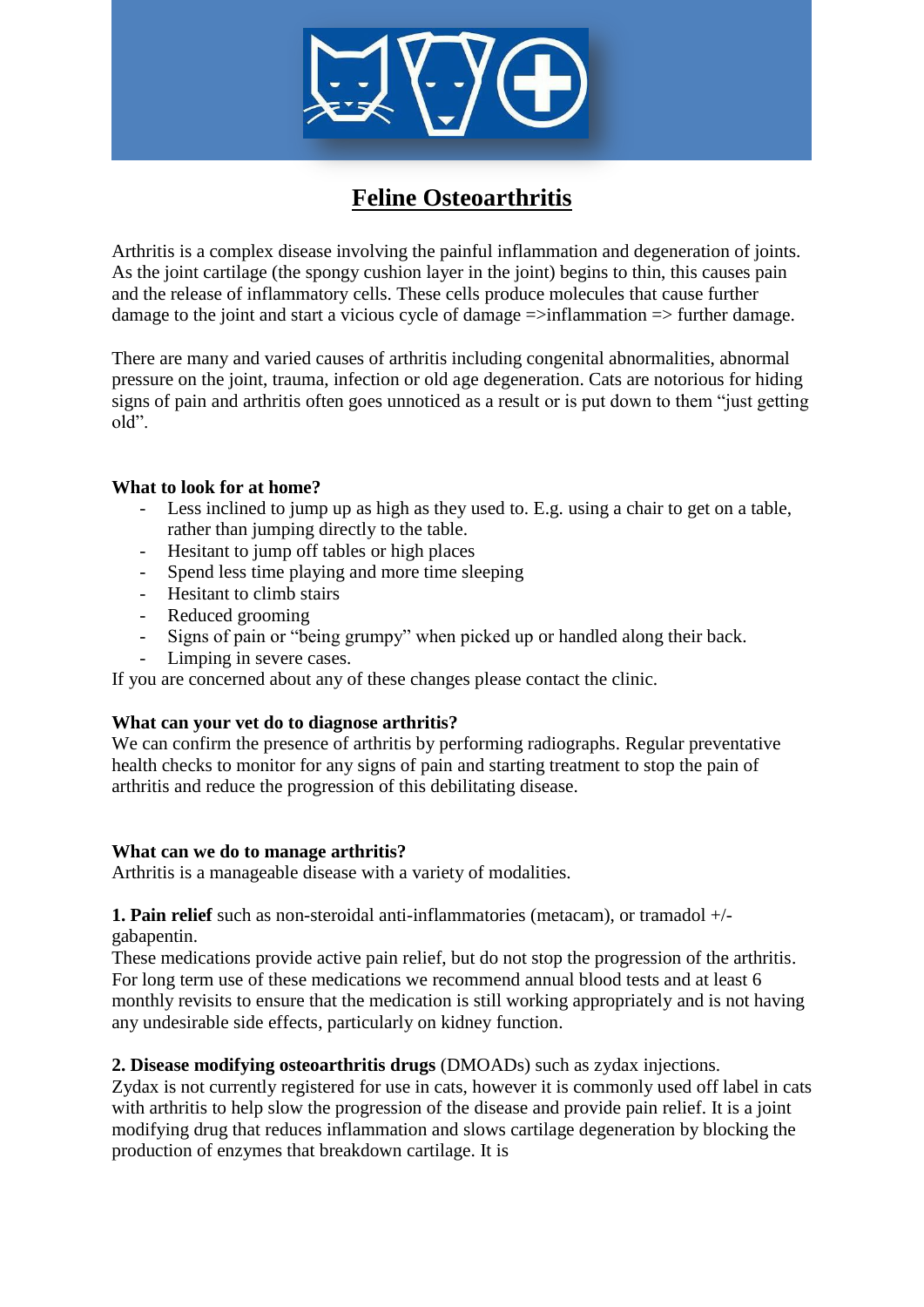

given as a course of once weekly injections, for 4 weeks, at least every 6 months. Some cats will require these injections more frequently and we can tailor the course to fit your cat's individual requirements.

# **3. Joint specific diets** such as Hill's J/D

These diets provide the right blend of fatty acids, glucosamine, chondroitin and other essential nutrients for optimal joint health. This can help slow joint damage and improve overall function. Speak to your vet to see if this is the right diet for your cat.

# **4. Nutriceutical additives** such as glucosamine and condroitin.

These supplement help to improve cartilage function by holding water into the cartilage making it spongier and better able to withstand the normal pressures of movement. This helps reduce pain and slow the progression of arthritis.

# **5. Green-lipped mussel extract.**

This is a naturally found anti-inflammatory that doesn't have the side effects on kidney function that we commonly see with NSAID use. It is a fishy smelling powder that can also act as an appetite stimulant. PAWs osteosupport and GLYDE powder both contain high levels of this and are an excellent supplement that can be easily sprinkled over food.

## **6. Weight loss**

By reducing your cat's weight to within the normal (or ideally the low normal) weight range means that there is less weight on the individual joints and thus less pressure when they are already inflamed. This will help reduce pain and also slow arthritis progression.

## **7. Acupuncture and massage**

Acupuncture and massage in conjunction with other conventional treatments can be an effective way to reduce pain in cats with arthritis. For more information, please speak to your vet.

## **8. Surgery**

In some cases of severe arthritis surgery may be recommended to reduce pain or even replace whole joints (such as a total hip replacement). Your vet can discuss if this is something your cat would benefit from.